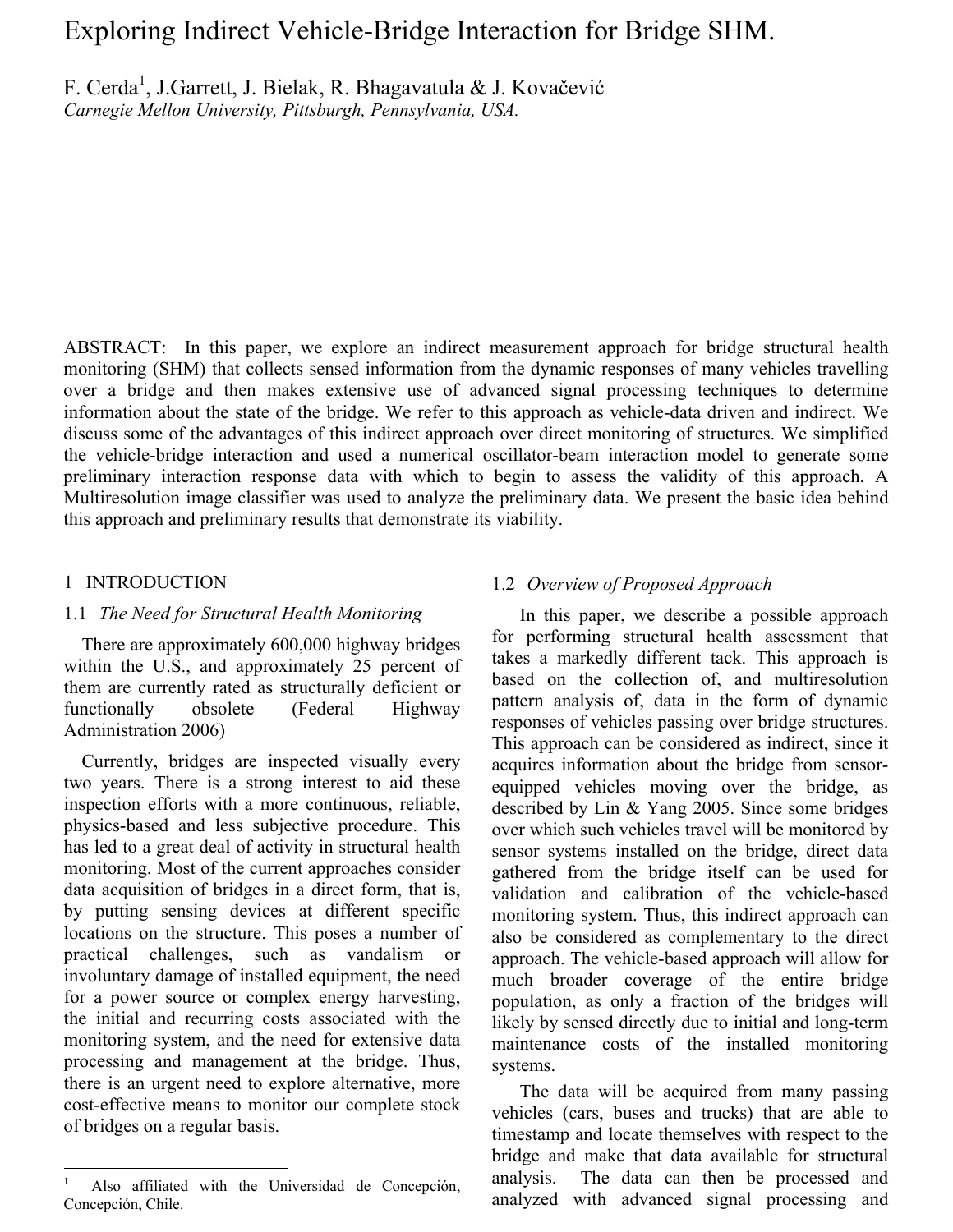pattern recognition techniques, including state-ofthe-art multiresolution techniques such as wavelets, to identify the existence, location and severity of damage. The idea is to infer damage from changes in global and local properties of the bridge and its structural response characteristics that are present in the vehicle dynamic response. Such structural response characteristics include resonant frequencies, mode shapes, local deflections, etc.

# 2 PROPOSED APROACH

As described in the previous section, our approach is based on merging two main concepts: 1) the sensed data will be collected from many vehicles moving over the structure of interest; and 2) the data will be collected and processed using advance image multiresolution techniques. We now present a more detailed discussion of the added features of this approach with respect to a direct monitoring approach. We start by reviewing some of the literature on direct approaches, some preliminary research on indirect approaches, the advantages of using an indirect monitoring approach, damage identification based on moving loads, the practical advantages of having mobile monitoring and a description of the multiresolution classifier.

# 2.1 *Direct Approaches for SHM*

During the past two decades, structural health monitoring and damage assessment have been very active research areas, and have motivated several excellent review and overview papers, which highlight some of the most relevant approaches (e.g., Van der Auweraer & Peeters 2003; Farrar & Worden 2007). Brownjohn (2006) describes some general and fundamental objectives for monitoring civil infrastructure and points out some historical applications. More specific review topics include wireless, structural health monitoring, design of devices, and the trend for localized processing (Lynch, 2007); vibration-based condition monitoring (Doebling et al. 1998, Carden & Fanning 2004); damage identification using inverse methods (Friswell 2006); unsupervised learning (Fulgate et al. 2000, Worden & Dulieu-Barton 2004, Worden & Manson 2007); and vibration-based condition monitoring methods (Carden & Fanning 2004).

One of the widely used classifications for structural health damage identification is based on the level of detection attempted (Rytter 1993): Level 1: determine presence of damage; Level 2: determine location of the damage; Level 3: quantify the severity of the damage; and Level 4: predict the remaining service life of the structure. A modification to these four levels, as described by Farrar & Worden (2007) considers the determination of the "type of damage" as an intermediate level between Levels 3 and 4. This incremental identification definition is suitable for the proposed approach, as it identifies the difficulty of detecting local failures.

 Most of the existing literature addresses direct measurement approaches, in which sensors are placed on the structural elements from which one wishes to collect information to be used for the damage identification. The next section discusses research that has been done on indirect approaches to SHM, where data about the structure is collected from other sources, such as vehicles moving over the structure.

# 2.2 *Indirect Approaches for SHM*

 Yang et al. presented an indirect approach in 2004, with the sole objective of extracting bridge frequencies from the dynamic response of a moving vehicle. They considered the bridge structure as a simply supported beam and the vehicle as a sprung mass. They derived an approximate analytical closed-form solution based only on the beam's first mode, and decoupled the bridge and the vehicle by neglecting the terms that contain the ratio of the oscillator mass to the beam total mass. This solution allows for the identification of a few significant dimensionless parameters that dominate the vehicle response, such as:  $S = \pi v / L \omega_b$ , a normalized vehicle velocity, where  $v =$  vehicle velocity,  $L =$  length of beam, and  $\omega_b$ = bridge's natural fundamental frequency; and  $\mu = \omega_b/\omega_v$ , where  $\omega_v$  is the vehicle (oscillator) vertical natural frequency. By performing a general finite element study, the concept was shown to be extendable to more complex structures. Later, Lin & Yang (2005) presented the experimental verification of the approach by using a four-wheel commercial light truck, towing a small two-wheel cart. They used accelerometers and velocity meters near the center of gravity of the cart to sense its vertical motion. The experiment also considered the use of a heavy truck that played the role of ongoing traffic. The authors concluded that it is feasible to scan the natural frequencies using the cart-based approach as the numerical study anticipated.

Another paper by Yang et al. (2005) explores the potential applications of an indirect approach to SHM. In this paper, Yang and his colleagues focused on the participation of the different modes of the bridges vibration and the complexity of dealing with multiple oscillators traveling at different speeds. The position of each vehicle within the bridge is crucial for determining the contribution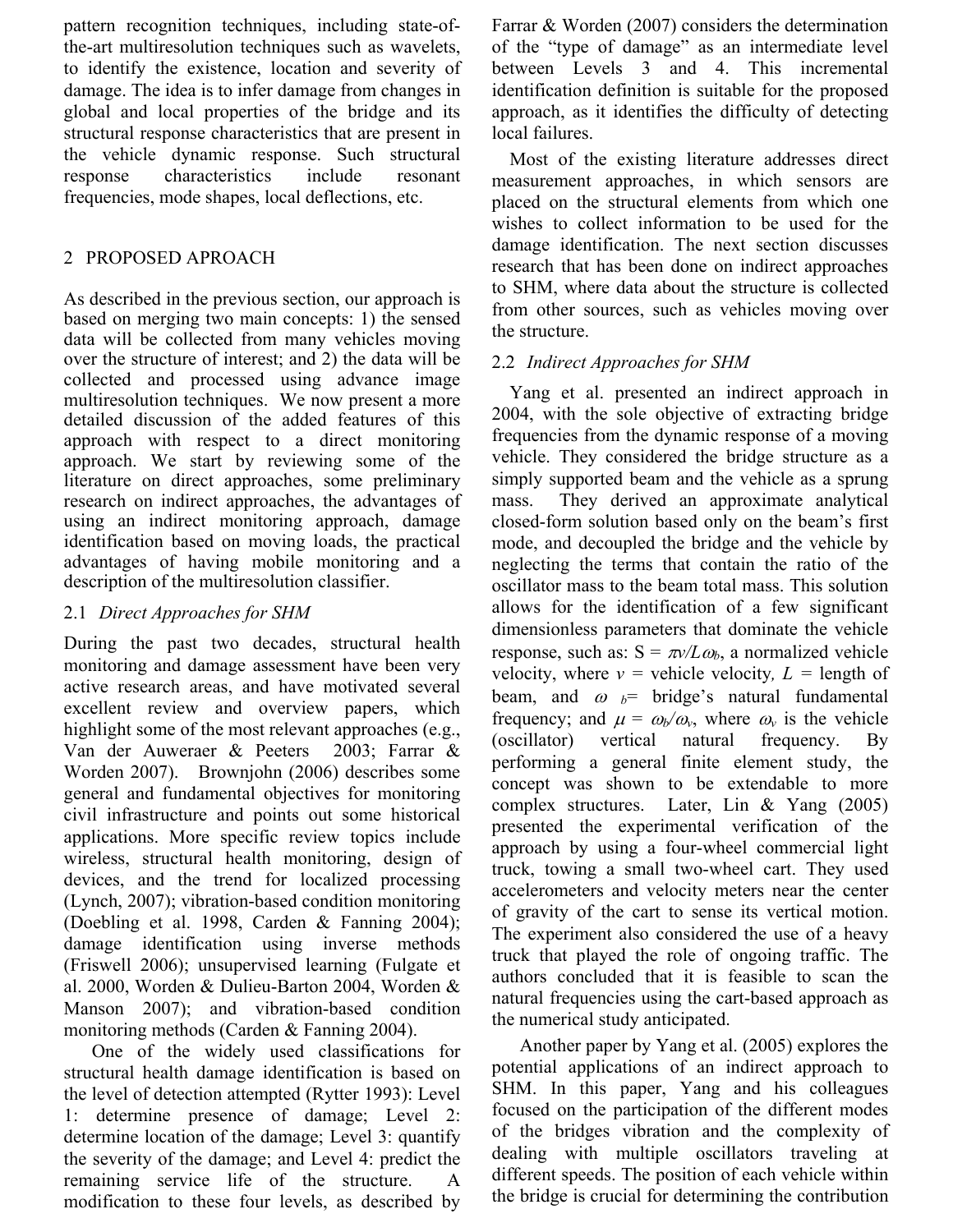of the different excitation sources (passing vehicles) to the dynamic response of the bridge when considering multiple oscillators. Yang et al. (2005) also concluded that the first mode of the bridge was dominant in the dynamic response.

Yang's promising idea was not used for damage detection, but only for extracting the natural frequencies of the structure. Moreover, work done by Farrar indicates that natural frequencies by themselves are not good damage predictors (Farrar & Jauregui1998). The study by Farrar consisted of experiments on the I-40 Bridge used to compare five different damage assessment methods against the same set of data in order to contrast their detection capability. Different levels of damage were inflicted to a girder to test the sensitivity of the five methods considered. The studies found that resonant frequencies and modal damping are insensitive to low levels of damage, but experimentally determined mode shapes are more sensitive indicators. They also found that changes caused by environmental conditions can be as significant as the ones caused by damage.

#### 2.3 *Damage Identification Approaches Using Moving Oscillators as Excitation Sources*

We now briefly describe some of the research efforts regarding moving loads for damage detection and experimental validation. Law & Zhu (2004, 2005) explored the changes in different damage indicators and the possibility of capturing those changes when considering the excitation of a moving oscillator on a beam. The flexural stiffness has been used as a damage index measure that has a good correlation with a vehicle's response (Law & Zhu 2005). Other authors have presented a damage detection approach based on both the vehicle's and the bridge's response in the time domain (Majumber & Manohar 2003). Yet others report the dynamic response of damaged beams subjected to moving masses (Mahmoud & Abou Zaid 2002, Bilello & Bergman 2004), but these studies do not take into account the suspension system of a vehicle. This simplification can be well justified as dynamic response of the vehicle is far less important in terms of the overall load of the vehicle when considering a static and dynamic load separately. Experiments with moving masses over a sliding rail have been performed to validate mathematical models of damaged beams (Bilello & Bergman 2004).

#### 2.4 *Practical Advantages of Indirect Measurements from Passing Vehicles*

In this section, we point out some of the issues that cause significant practical challenges for direct monitoring, which are absent or mitigated when using an indirect approach. Using an indirect approach to SHM will have a number of potential advantages.

 The first issue is related to the powering of the sensors. Since direct monitoring requires that sensors be deployed on the bridge being monitored, there is a need to provide power for the sensors and their associated electronics and data transmission and storage devices. A sustainable approach to providing this will likely consider energy harvesting in various forms, such as optimized solar energy (Alippi & Galperti 2008) or vibration based power collection systems (Beedy et al. 2006). In the case of indirect monitoring, there is readily available energy from the vehicle's electric system that completely eliminates the concern for how to provide power to the sensors while the vehicle is in operation.

 The useful life of structures is much greater than the current reliable lifespan of most sensors. An indirect monitoring approach mitigates this issue because it will use data collected from many passing vehicles, which will have a variety of ages and thus a variety of ages of their sensor systems. As vehicles are replaced, the sensors in them will be replaced as well. In addition, the sensors will be protected from environmental conditions and the threat of vandalism, and will be able to be evaluated on a regular basis during routine vehicle maintenance intervals, whereas direct measurement devices require costly onsite sensor maintenance and are subject to harsh environmental conditions and vandalism.

 The indirect monitoring approach will not cause traffic interruption, nor require the use of artificial loading devices, such as shakers or controlled load trucks. We consider the many moving vehicles on the bridge as both the excitation and sensing source for the sensing system. The basic idea is that the vehicles collect information about the dynamic vehicle-bridge interaction as they drive on the bridge.

## 2.5 *Multiresolution Classification Approach*

The task of classification is a standard signalprocessing task that involves assigning one of the possible classes to a given input signal. This is typically done by computing certain numerical descriptors, called features, on the given input, in the hope that these descriptors will be sufficient to discriminate among classes. For example, some of the commonly used features (and those we use in this work) are the Haralick texture features (Haralick et al. 1973). Thus, a generic classification system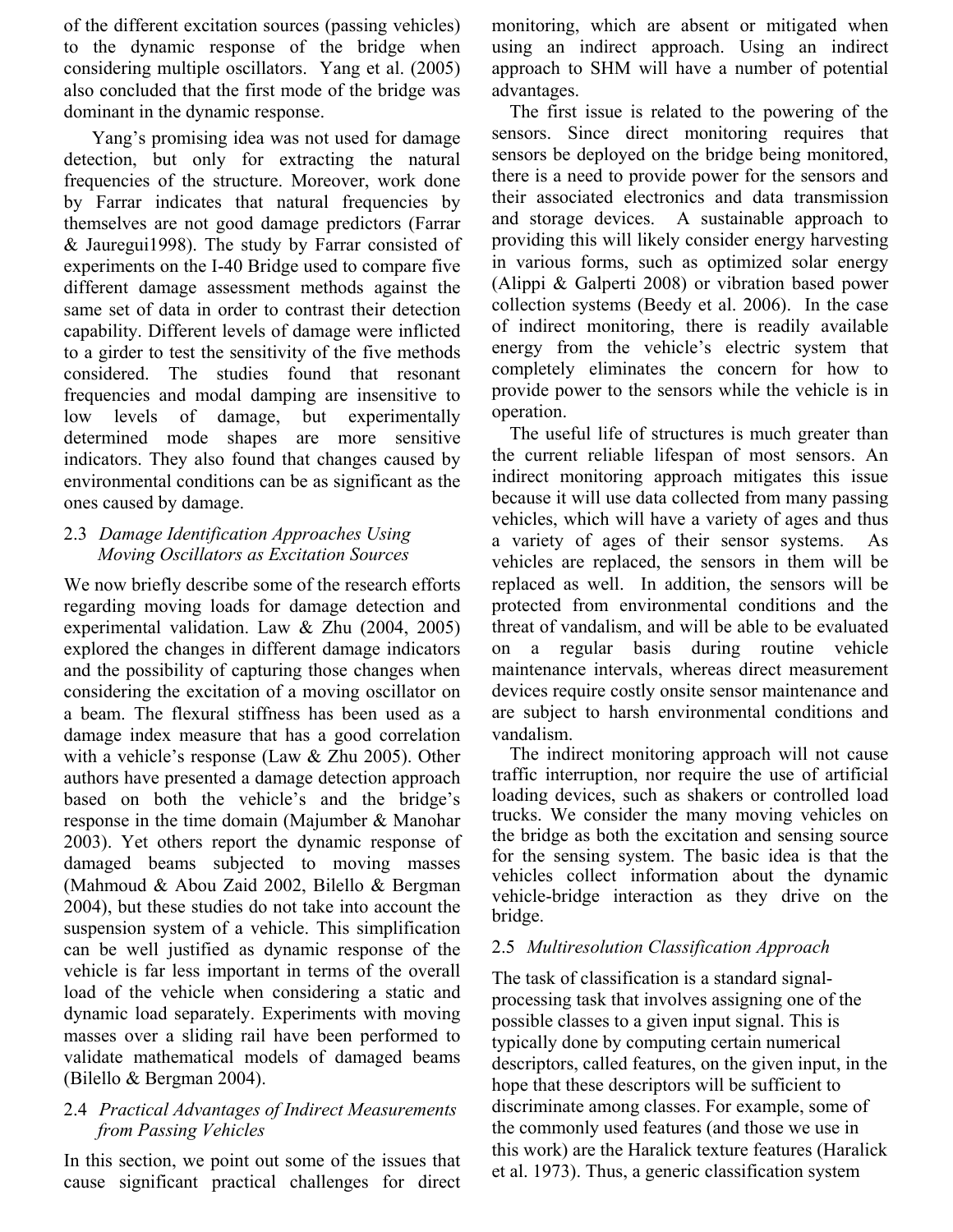has a feature extraction block followed by a classifier block (see Figure 1).



Figure 1. Multiresolution classification system for "Damaged" and "Undamaged" Labels.

Kovačević's lab has developed a new multiresolution classifier (Chebira et al. 2007c), that, instead of working on the original signal, passes it first through a multiresolution decomposition block generating a number of smaller-size signals, called subbands, in different subspaces. These subbands then each undergo separate classification, generating their own local classification decisions. In other words, each of the subbands is classified, each representing a possible classification of the actual signal. To reconcile these different possible classifications, the decision making block arbitrates and decides on the final label. This arbitration can be in closed form (that is, a solution to a least squares problem is found) or open form (where a reward-punishment system is iteratively applied onto subband local decisions). There can be as many labels as desired to take into account the different levels of damage identification. Considering the idea of *Existence*, Level 1 of damage identification, classifying signals as being "Damaged" and "Undamaged" (Figure 1) is the first experiment presented later in this paper.

 In the research presented, synthetic data was created that would enable testing of the classification capability of the multiresolution algorithm for our application. The vehicle response vertical acceleration data was generated using a simplified numerical oscillator-beam interaction model that we describe below.

#### 3 OSCILLATOR-BEAM INTERACTION MODEL

To explore the feasibility of this approach, an oscillator-beam interaction (OBI) model was implemented. It considers the coupling of the oscillator and the beam at a regular interval, ∆T. The algorithm iterates until the deflection of the beam at the point of interaction  $(z_b)$  and the base degree of freedom of the oscillator  $(z_v)$  converge. Only a few iterations are needed. Figure 2 shows a scheme of the implemented model.



Figure 2. Oscillator beam model.

The model was validated against the results reported by Yang et al. (2004). For the experiments we chose oscillators of three different vertical fundamental frequencies (1.1, 1.7, and 3.4 Hz) to represent a small vehicle, large family vehicle and a truck, respectively. In addition, 30% critical damping was assumed for the different oscillators for modeling the shock absorbers and other energy dissipation in the vehicle. The beam is an idealization of a 40-m bridge, I=0.219  $m<sup>4</sup>$  (Kim & Kawatani 2008) and it is discretized into 10 finite elements.

With some small changes to this numerical model, as described in the following list, we were able to produce synthetic response data for different damage conditions, such as:

- a. *distributed section loss*, such as that caused by corrosion, and modeled by a percent reduction of the moment of inertia of a beam finite element;
- b. *a section crack*, such as that caused by fatigue in steel elements, and modeled as a rotational spring, where the spring stiffness depends on the crack depth being modeled; and
- c. *frozen bearings of bridge supports*, modeled using rotational spring elements linked to the rotational degrees of freedom at the ends of the beam.

The location and severity of these three damage conditions can be easily altered within the modeled beam. This allows a large number of different damage cases and associated response signals to be generated. In the research reported here, we first tested the ability of the approach to detect the absence or presence of section loss in different elements, and then considered an example in which different levels of damage were present.

## 4 MULTIRESOLUTION CLASSIFICATION

We now give a brief overview of the multiresolution techniques and wavelet-based approach we are using. Multiresolution techniques have been extensively studied and used in signal and image processing over the past two decades (Daubechies 1992, Vetterli & Kovačević 1995, Mallat 1999). We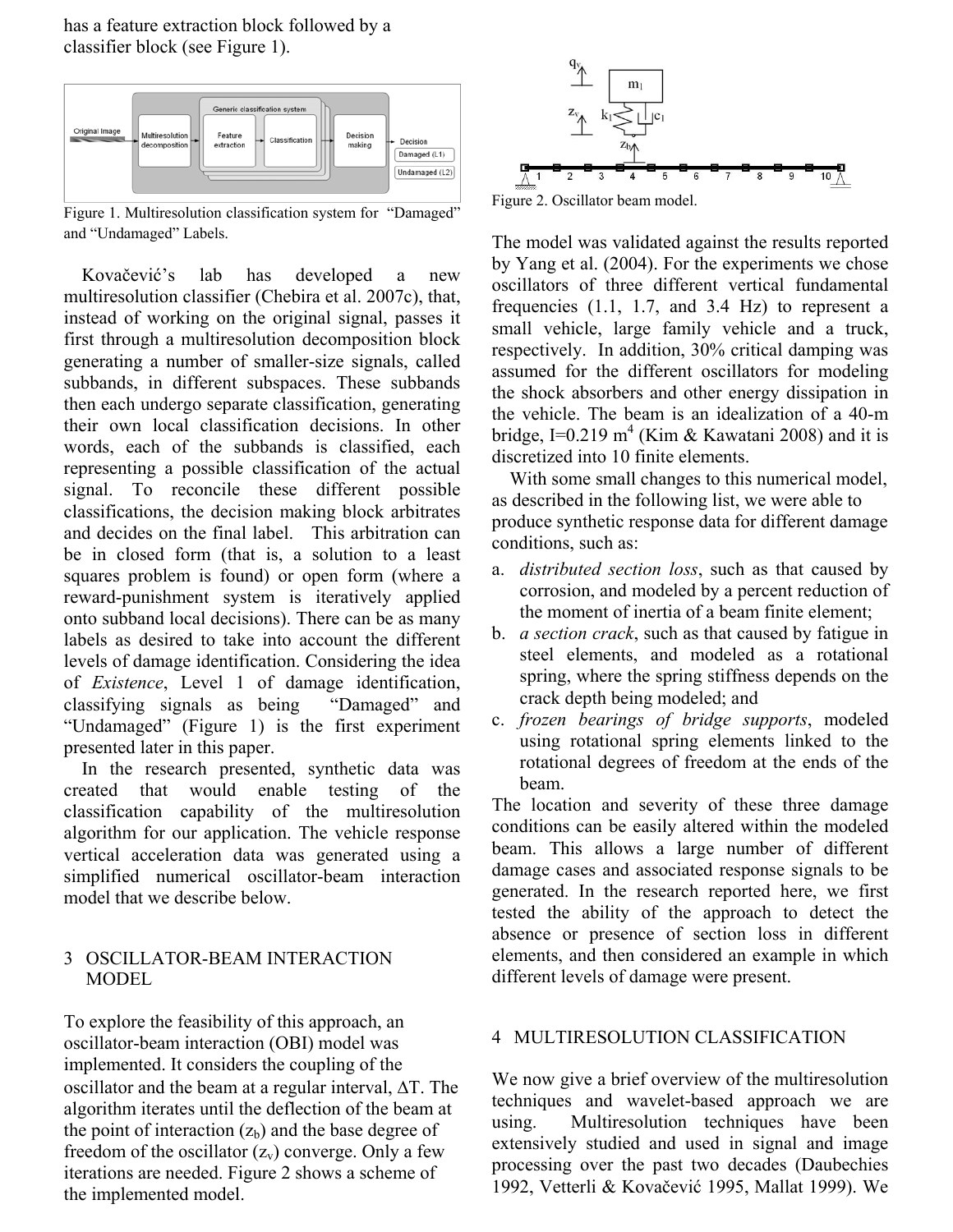call multiresolution techniques those signal processing tools that analyze and process signals across different frequency resolutions and scales. They have arisen in response to the inability of some standard techniques, such as Fourier analysis, to deal with nonstationary signals. For example, abrupt transitions in time cannot be captured using Fourier methods. An easy analogy is that with map programs on the Web, such as Google Maps. If we are looking into how to get to New York from Boston, the initial route will be at the scale/resolution of 50 km/1 in. Once close to New York, we will want more detailed directions, say to the Museum of Natural History, and would thus move to a scale/resolution of 2000 ft/1 in, which is the street level. In other words, we first investigated the global behavior of our signal, followed by its local behavior at a certain scale. This approach can be used in any situation where the signal is nonstationary. For example, we may assume that the data collected from a vehicle on a bridge will differ depending on time of day, day of the year, season, and many other factors. This is one of the main advantages of using this approach, as it enables the classification of new data based on a baseline provided by previous records. It takes into account modifications of the response by various factors, such as seasonal changes or daily temperature variations, as long as sufficient data is available.

The multiresolution techniques achieve their goal by decomposing a signal into zooming spaces (e.g., coarse subspaces and detailed subspaces) and are implemented by a signal-processing device called a filter bank. This filter bank then implements a specific multiresolution transform. Some wellknown transforms that fit within this framework are the discrete Fourier transform (DFT) and the discrete cosine transform (DCT). Others, originating in the multiresolution literature, are the discrete wavelet transform (DWT) and a family of wavelet packet (WP) transforms. Which one of these to use depends on the specific application at hand. For more details, see, for example, Vetterli & Kovačević (1995).

One possible characterization of multiresolution transforms is in terms of whether they represent the signal in a nonredundant or a redundant fashion. Redundancy often leads to increased accuracy, as has been found in a host of bioimaging problems (see Chebira & Kovačević 2008a and references therein). One possible example of the power of multiresolution techniques in pattern classification is that developed for the classification of Drosophila embryo development (Kellogg et al. 2007). Using a highly accurate multiresolution classification algorithm developed by Kovačević and her group, the process is now automated and reproducible, with accuracy greater than 98% (Kellogg et al. 2007).

The use of wavelets in structural damage identification is relatively new. Melhem & Kim (2003) used continuous wavelet transform and Fourier analysis to detect damage on two full-scale concrete structures (a prestressed beam and pavement on grade) subjected to fatigue loads. Acceleration and deflection measurements were taken directly from the beam. Differences between initial and final damage states were significant and the wavelet analysis allowed for the identification of damage progression on both of the studied structures. Another study by Sun & Chang (2004) used a statistical wavelet-based method for structural health monitoring, which considered progressive damage on a steel cantilever beam. Sun concluded that indicators from the Wavelet Packet Signature (WPS) are excellent indicators for monitoring structural health condition. They are sensitive to structural damage and insensitive to measurement noise.

A recent paper by Law et al. (2008) makes use of wavelet transforms for identifying a moving load over a beam and the prestress condition. In Law's work, the measuring points are located at the bottom of the beam. The forces of two moving axles and the prestress levels are identified successfully over time with high accuracy.

## 4.1 *Multiresolution Algorithm for Classifying Signals from the OBI Model*

The multiresolution classifier we use here was originally developed for images. For the purpose of testing whether it would make sense to use it for classifying the signals taken from a vehicle moving over a bridge, we had to produce images from the collected vehicle data. This requires the images to be at the same scale, considering the maximum and minimum values of the whole set of data as the scale limits. As an example, Figure 3 shows an image before scaling. It corresponds to a 2% inertia reduction on an element adjacent to the midspan of the beam. The ordinate represents the different velocities of the oscillator, and the abscissa refers to the relative position of the oscillator with respect to the beam. The colors represent the acceleration value of the oscillator. The scale and frequency content of the image represent the dependency of the response on the position and velocity of the oscillator.

At Level 1, the multiresolution decomposition takes an image and produces a number of smaller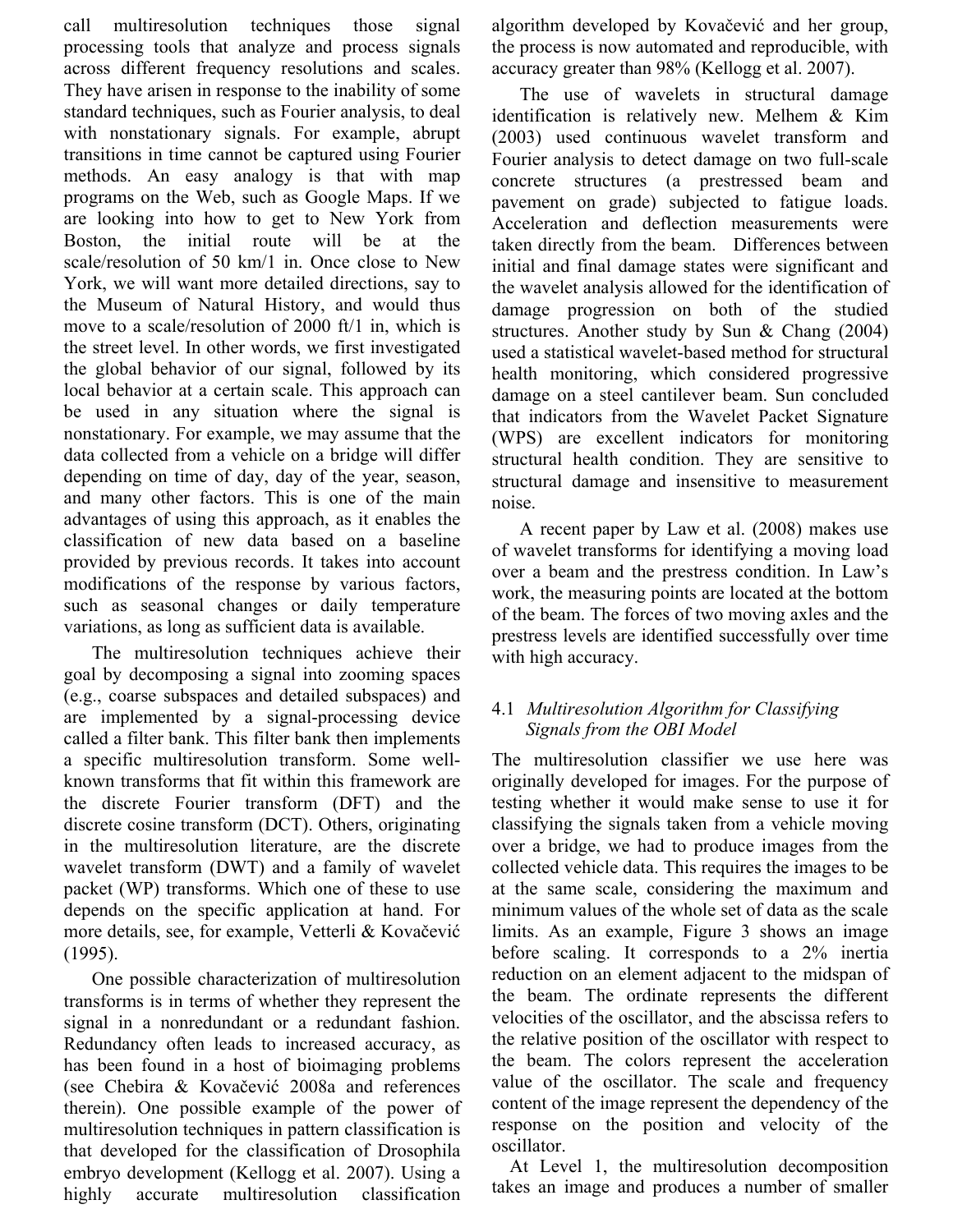images from which the original one can be reconstructed, if needed (see Figure 4). At Level 2, the same, or different, multiresolution decomposition is applied to a subset, or all, of the images from Level 1. The process can be repeated many times, at each level producing subbands at a different resolutions/scales. For example, Figure 4 shows a preprocessed scaled input image, and four subbands at Level 1. In our experiments we used a 2-level full decomposition (meaning at each level, each subband is split into four subbands at the next level). The left-most subband is typically the one that carries the global characteristics of the signal (so it very much looks like the higher-level image, but blurred), while the other three carry the necessary details to reconstruct the original (these are the local changes, or, edges).



Figure 3**.** Raw image representation of acceleration response of traveling oscillator**.** 

When small amounts of data are available, as is the case here, a technique called *leave-one-out cross validation (LOOCV)* is used. LOOCV attempts to estimate the generalization error of the classifier, which is effectively the capability of the classifier to correctly classify unseen data (i.e., data that has not been trained on). Let N be the number of data samples,  $[x_1 \ x_2 \ \dots \ x_N]$ , for a particular class of images to be classified. For a particular data sample  $x_i$ , the classifier is trained using samples  $[x_1 \ldots x_{i-1}]$  $x_{i+1}$  …  $x_N$ ] and is tested over the sample  $x_i$ . This is repeated for each available data sample that results in N separate classifiers being trained and tested. The overall accuracy of the classifier is the average accuracy over these N results.



Figure 4. Multiresolution decomposition (Level 1). Preprocessed original image (top); four subbands (bottom).

#### 4.2 *Experimental Setup and Results*

We conducted two experiments with the acceleration response of the oscillators obtained from the numerical model described in Section 3.

*Experiment 1: Existence of damage classification.* In this experiment, we attempted to classify the bridge into one of two categories: "Undamaged" (5 cases, Table 1); or "Damaged" (Levels 1-4 lumped together, 25 cases, Table 1). Thus, with N=30, there were 30 two-class classification experiments for each of the three oscillators and each of the 10 elements.

Table 1. Damage cases considered.

| Label     | Damage range $[\%]$ | $#$ of cases |
|-----------|---------------------|--------------|
| Undamaged | $0 - 4$             |              |
| Level 1   | $5-9$               |              |
| Level 2   | $10-14$             |              |
| Level 3   | 15-29               | 8            |
| Level 4   | 30-55               |              |

Table 2 shows the overall classification accuracy for the "Undamaged" and "Damaged" cases over each element. These results indicate that this approach is able to achieve very high accuracy in classifying a damage condition occurring over an element near the midspan for the three oscillators.

Table 2. Two-class damage classification accuracy (in %).

| Element  | Oscillators  |                          |          | Accuracy |
|----------|--------------|--------------------------|----------|----------|
|          | 1.1Hz        | $1.7\,\mathrm{Hz}$       | $3.2$ Hz |          |
|          | (small veh.) | (family veh.)<br>(truck) |          |          |
|          | 96.7         | 83.3                     | 76.7     | 85.6     |
| 2        | 76.7         | 86.7                     | 73.3     | 78.9     |
| 3        | 96.7         | 86.7                     | 86.7     | 90.0     |
| 4        | 93.3         | 93.3                     | 96.7     | 94.4     |
| 5        | 93.3         | 93.3                     | 96.7     | 94.4     |
| 6        | 100.0        | 90.0                     | 100.0    | 96.7     |
| 7        | 93.3         | 93.3                     | 80.0     | 88.9     |
| 8        | 83.3         | 90.0                     | 90.0     | 87.8     |
| 9        | 83.3         | 86.7                     | 73.3     | 81.1     |
| 10       | 90.0         | 83.3                     | 83.3     | 85.5     |
| Accuracy | 90.7         | 88.7                     | 85.7     | 88.4     |

Note that the first oscillator achieves the highest average accuracy, followed by the second and then the third. One might infer that the larger the load, the lower the accuracy. These results are preliminary because they use a highly idealized beam to represent a bridge. We must run more experiments involving structures with different natural frequencies and different vehicles to validate this conjecture. Also, in this experiment, it was possible to determine the damage in some elements very accurately (for example, Element 6), while not for others (for example, Element 2 near the end of the beam). Overall, the multiresolution classification approach achieved an average accuracy of 88.4% in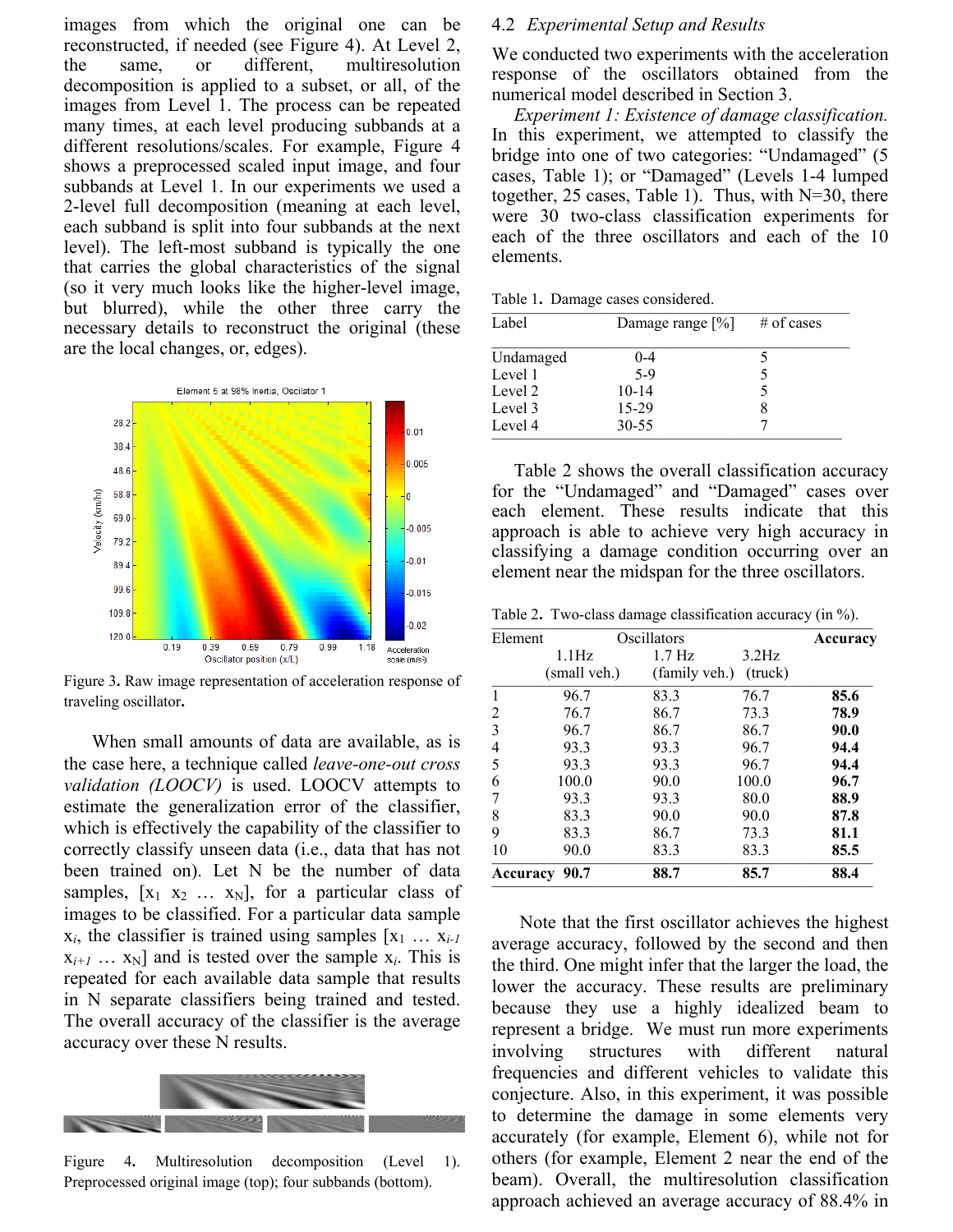determining the *existence* of damage. We are thus encouraged that a more comprehensive investigation of this approach will improve these accuracies.

*Experiment 2: Severity of damage classification.*  This experiment considers an undamaged class and four damage levels for a total of five classes/labels as described in Table 1. With these five labels, there were again N=30 classification experiments, but there were five classes to be distinguished for each oscillator and element. Table 3 shows the overall classification accuracy for the five classes ("Undamaged" and "Damaged" levels 1-4) for each oscillator and beam element. The results shown in Table 3 can be read as: the percentage of accuracy to classify an image representation (see Figure 3) of the vehicle response as a specific damage level (Table 1), on a particular element and considering a particular vehicle. Note that what is reported in the table is the aggregate accuracy of the methodology for distinguishing each of the five levels of damage.

First, observe that, as expected, the accuracies in Experiment 2 are lower compared to those from Experiment 1. This is because it is harder, using the same number of actual collected signals, to distinguish between five different levels of damage, as opposed to just the undamaged/damaged situations. In contrast to Experiment 1, the middle oscillator gives the most accurate results in Experiment 2. Overall, the multiresolution approach achieved an average accuracy of 71.2% in determining the severity of the damage.

## 5 CONCLUSIONS

We have presented an alternative approach for indirect monitoring of the structural health of bridges through data collected from vehicles passing over a bridge. To test the validity of this approach, we created a numerical model of the interaction between a simple oscillator and a simple beam and subjected the beam to different levels of section loss at different locations. We then subjected the simulated responses to these damaged states to a multiresolution classification system in order to determine how accurately the damage level could be classified. The results of these two experiments, while limited and very preliminary, seem promising. We are encouraged to further pursue the refinement and evaluation of this approach.

Table 3 Five-class severity of damage classification accuracy  $(in \%)$ 

| Element      |                                  | Oscillators                         |                  |      |
|--------------|----------------------------------|-------------------------------------|------------------|------|
|              | $1.1\mathrm{Hz}$<br>(small veh.) | $1.7\,\mathrm{Hz}$<br>(family veh.) | 3.2Hz<br>(truck) |      |
| $\mathbf{1}$ | 66.7                             | 80.0                                | 83.3             | 76.7 |
| 2            | 66.7                             | 76.7                                | 66.7             | 70.0 |
| 3            | 80.0                             | 73.3                                | 40.0             | 64.4 |
| 4            | 60.0                             | 66.7                                | 70.0             | 65.6 |
| 5            | 76.7                             | 80.0                                | 63.3             | 73.3 |
| 6            | 76.7                             | 80.0                                | 73.3             | 76.7 |
| 7            | 76.7                             | 73.3                                | 70.0             | 73.3 |
| 8            | 73.3                             | 66.7                                | 50.0             | 63.3 |
| 9            | 66.7                             | 83.3                                | 66.7             | 72.2 |
| 10           | 73.3                             | 80.0                                | 76.7             | 76.7 |
| Accuracy     | 71.7                             | 76.0                                | 66.0             | 71.2 |

#### 6 AKNOWLEDGEMENTS

Financial support for this research from the following sources is gratefully acknowledged: 1) The Fulbright Foundation-MECESUP2 scholarship, Gobierno de Chile; 2) Professor Pradeep Khosla, Dean of the College of Engineering, Carnegie Mellon; 3) Dr. Richard McCullough, Vice President of Research, Carnegie Mellon University; 4) the Hillman Foundation.

## 7 REFERENCES

- Alippi, C., and Galperti C. 2008. An Adaptive System for Optimal Solar Energy Harvesting in Wireless Sensor Network Nodes. *Circuits and Systems* I: Regular Papers, IEEE Transactions on 55, no. 6: 1742-1750.
- Beeby, S. P., Tudor, M. J., & White N. M. 2006. Energy harvesting vibration sources for microsystems applications. *Measurement Science and Technology* 17, no. 12: R175- R195.
- Bilello, C., & Bergman L. A. 2004. Vibration of damaged beams under a moving mass: theory and experimental validation*. Journal of Sound Vibration* 274 (Jul 1): 567-582.
- Brownjohn, J.M.W. 2007. Structural health monitoring of civil infrastructure. *Philosophical Transactions of the Royal Society A: Mathematical, Physical and Engineering Sciences* 365, no. 1851 (February 15): 589-622.
- Carden, E. P., & Fanning P. 2004. Vibration Based Condition Monitoring: A Review. *Structural Health Monitoring* 3, no. 4 (December 1): 355-377.
- Chebira, A. & Kovačević, J. 2007. Adaptive multiresolution frame classification of biological and biometric images. *Proc. of SPIE Conf. on Wavelet Applications in Signal and Image Proc*., San Diego, USA, Aug.
- Chebira, A., Coelho, L. P., Sandryhaila, A., Lin, S., Jenkinson, G. W., MacSleyne, J., Hoffman, C., Cuadra, P., Jackson, C., Püschel, M., & Kovačević, J. 2007a An adaptive multiresolution approach to fingerprint recognition," *Proc.*